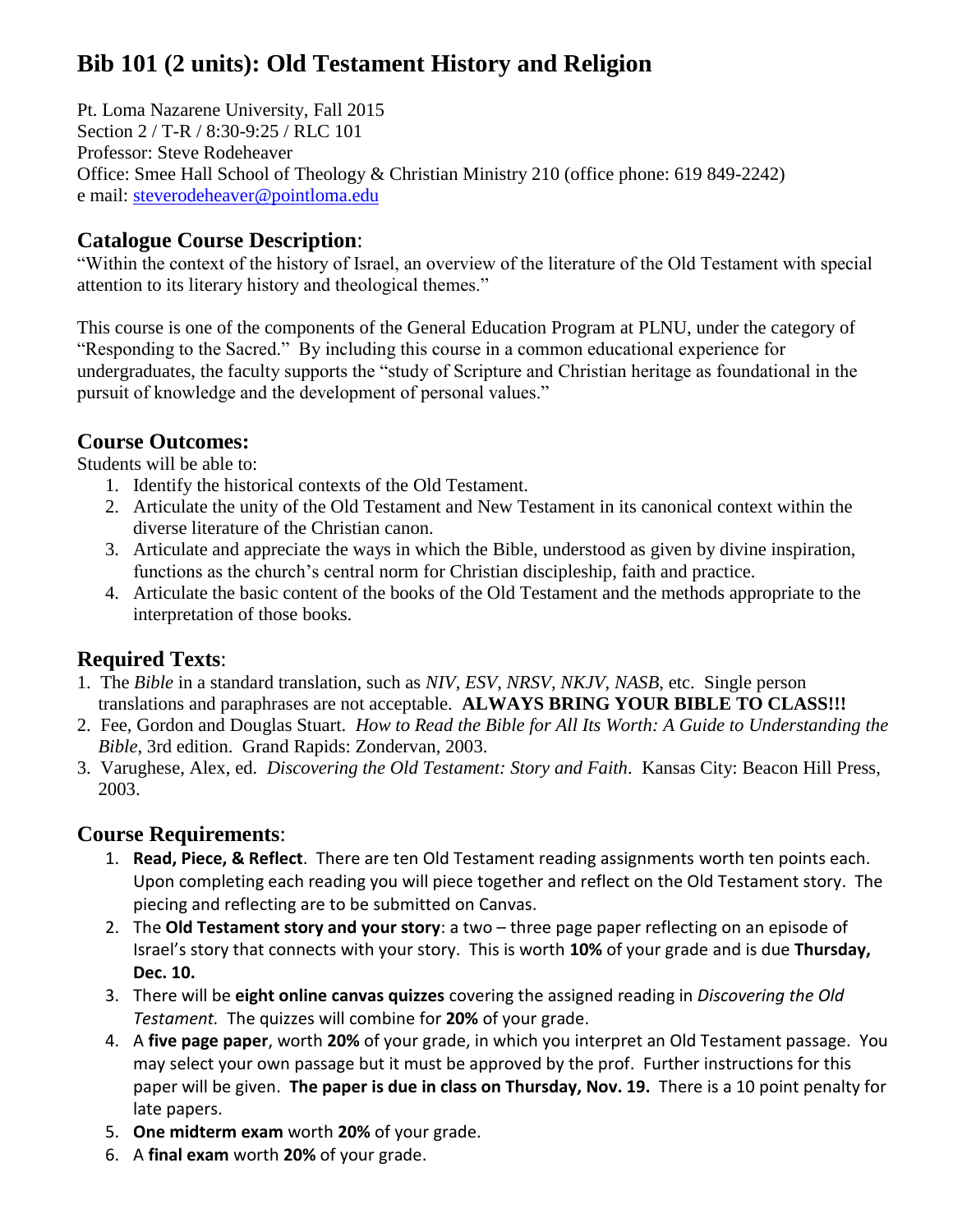7. **Attend Class!!!** Attendance will be taken and school policies enforced.

# **ACADEMIC ACCOMMODATIONS:**

While all students are expected to meet the minimum academic standards for completion of this course as established by the instructor, students with disabilities may require academic accommodations. At Point Loma Nazarene University, students requesting academic accommodations must file documentation with the Disability Resource Center (DRC), located in the Bond Academic Center. Once the student files documentation, the Disability Resource Center will contact the student's instructors and provide written recommendations for reasonable and appropriate accommodations to meet the individual learning needs of the student. This policy assists the University in its commitment to full compliance with Section 504 of the Rehabilitation Act of 1973, the Americans with Disabilities (ADA) Act of 1990, and ADA Amendments Act of 2008, all of which prohibit discrimination against students with disabilities and guarantees all qualified students equal access to and benefits of PLNU programs and activities.

# **INTEGRITY:**

Academic dishonesty will not be tolerated. Please consult the school catalog under the heading of Academic Honesty to learn the professor's intended policy regarding student dishonesty in academic work.

## **INCLUSIVE LANGUAGE:**

The PLNU School of Theology and Christian Ministry is committed to the equality of women and men. Recognizing that people have often used language in ways that imply the exclusion or inferiority of women, the department urges students, faculty and staff to avoid sexist language in public discourse, in classroom discussions and especially in their writings.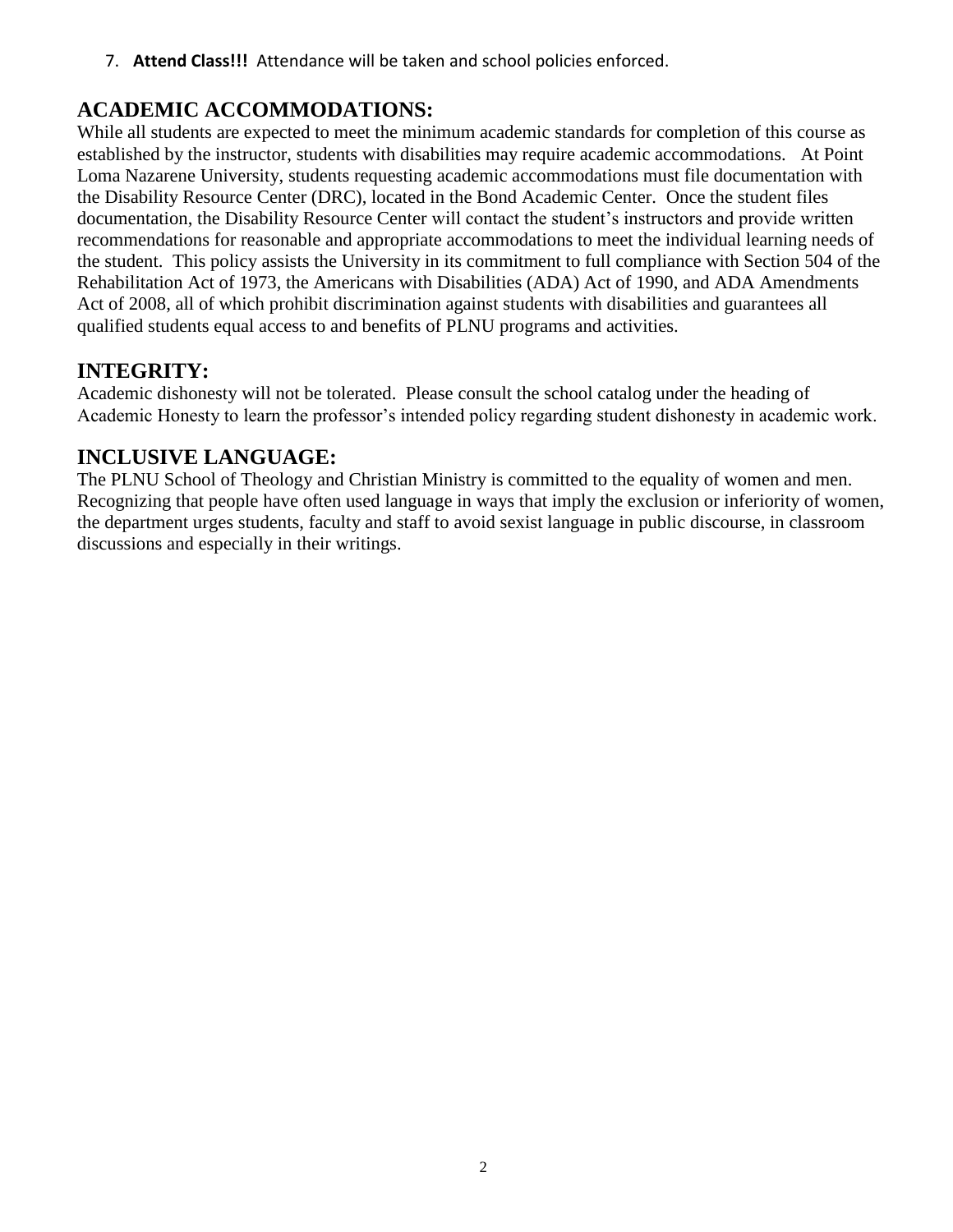#### **Class Schedule and Assignments**:

All assignments are to be completed by the day they are listed.

| Week/Days                  | Tuesday                                                                                                                                                      | Thursday                                                            |
|----------------------------|--------------------------------------------------------------------------------------------------------------------------------------------------------------|---------------------------------------------------------------------|
| Week 1<br>Sept. 1, 3       | No Class - It's a Monday!                                                                                                                                    |                                                                     |
| Week 2<br>Sept. 8, 10      | Genesis 1-4, 6-9, 11-22<br>Fee & Stuart, pp. 11-53 (Preface-<br>ch. 2) Interpreting Scripture                                                                | Fee & Stuart, pp. 89-106 (ch. 5)<br><b>Narratives</b>               |
| Week 3<br>Sept. 15, 17     | Genesis 27-33, 37-48, 50:15-21<br><i>Disc. O.T.</i> ch.1-4                                                                                                   | Disc. O.T. Quiz 1                                                   |
| Week 4<br>Sept. 22, 24     | Exodus 1-20, 32-34<br>Disc. O.T. ch.5-7                                                                                                                      | Fee & Stuart, pp. 163-180 (ch. 9)<br>Law<br>Disc. O.T. Quiz 2       |
| Week 5<br>Sept. 29, Oct. 1 | Leviticus 16, 19, 20, 25,<br>Numbers 13-14, 27, 35<br>Deut. 6-7, 34,<br>Joshua 1-6, 23-24<br>Disc. O.T. ch.8-11                                              | Disc. O.T. Quiz 3                                                   |
| Week 6<br>Oct. 6, 8        | Disc. O.T. ch.12-15                                                                                                                                          | Disc. O.T. Quiz 4                                                   |
| Week 7<br>Oct. 13, 15      | Judges 3-6, 13-16, 19:1-20:11,<br>21:25,<br>$Ruth1-4$                                                                                                        |                                                                     |
| Week 8<br>Oct. 20, 22      |                                                                                                                                                              | <b>Midterm Exam</b>                                                 |
| Week 9<br>Oct. 27, 29      | 1 Sam. 1, 3, 8-13, 16-18, 24, 31<br>2 Sam. 1, 7, 11-12,<br>1 Kings 1-3, 6, 8:22-9:9, 11-12, 17-<br>19<br>2 Kings 2, 4-5, 17-19, 22-25<br>Disc. O.T. ch.16-20 | Fee & Stuart, pp. 205-224 (ch.<br>$11)$ Psalms<br>Disc. O.T. Quiz 5 |